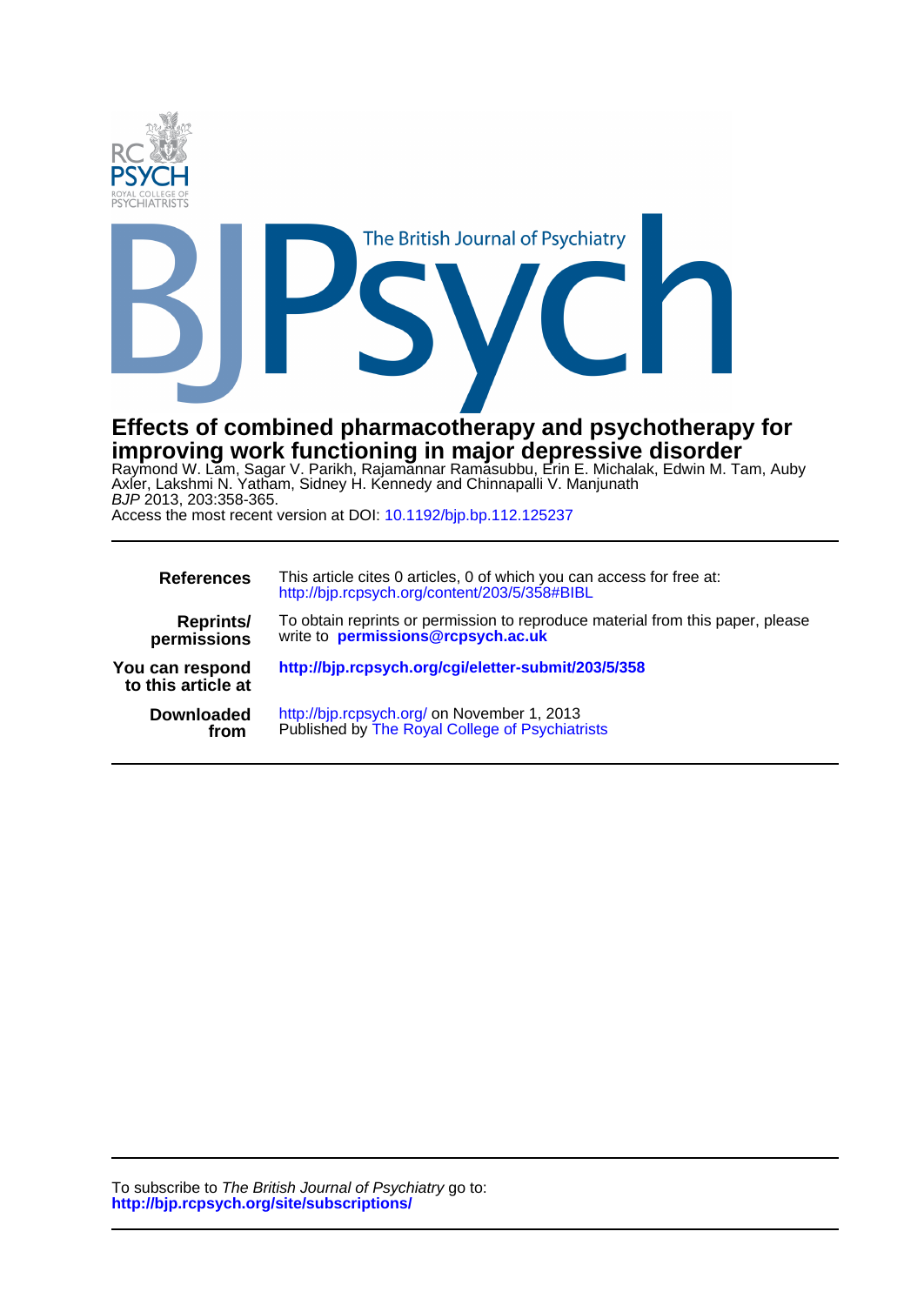# Effects of combined pharmacotherapy and psychotherapy for improving work functioning in major depressive disorder

Raymond W. Lam, Sagar V. Parikh, Rajamannar Ramasubbu, Erin E. Michalak, Edwin M. Tam, Auby Axler, Lakshmi N. Yatham, Sidney H. Kennedy and Chinnapalli V. Manjunath

#### Background

Major depressive disorder is associated with significant impairment in occupational functioning and reduced productivity, which represents a large part of the overall burden of depression.

#### Aims

To examine symptom-based and work functioning outcomes with combined pharmacotherapy and psychotherapy treatment of major depressive disorder.

#### Method

Employed patients with a DSM-IV diagnosis of major depressive disorder were treated with escitalopram 10– 20 mg/day and randomised to: (a) telephone-administered cognitive–behavioural therapy (telephone CBT)  $(n = 48)$ ; or (b) adherence-reminder telephone calls  $(n = 51)$ . Outcomes included the Montgomery–Åsberg Depression Rating Scale (MADRS), administered by masked evaluators via telephone, and self-rated work functioning scales completed online. (Registered at clinicaltrials.gov: NCT00702598.)

#### Results

After 12 weeks, there were no significant between-group differences in change in MADRS score or in response/ remission rates. However, participants in the telephone-CBT group had significantly greater improvement on some measures of work functioning than the escitalopram-alone group.

#### Conclusions

Combined treatment with escitalopram and telephoneadministered CBT significantly improved some self-reported work functioning outcomes, but not symptom-based outcomes, compared with escitalopram alone.

# Declaration of interest

R.W.L has received consulting and/or speaker honoraria from: AstraZeneca, Biovail, Eli Lilly, Lundbeck, Lundbeck Institute, Mochida, Pfizer, Servier, and Takeda; and has received research grants from: Aquaceutica, Bristol-Myers Squibb, Litebook Company, Lundbeck, Pfizer, St Jude Medical, and UBC Institute of Mental Health/Coast Capital Savings. S.V.P. has received consulting and/or speaker honoraria from: AstraZeneca, Bristol-Myers-Squibb, Eli Lilly, Lundbeck, and Pfizer; and has received research grants from: Apotex, AstraZeneca, Bristol-Myers-Squibb, Eli Lilly, Lundbeck, Novartis, Pfizer, and Servier; and holds shares in Mensante Corporation. R.R. has received research grants from AstraZeneca. L.N.Y has received consulting and/or speaker honoraria from: Abbott, AstraZeneca, Bristol-Myers Squibb, Eli Lilly, Forest, GlaxoSmithKline, Johnson and Johnson, Novartis, Pfizer, Servier, and Wyeth; and has received research grants from: Janssen, Lundbeck, Otsuka, Ranbaxy. S.H.K. has received consulting and/or speaker honoraria from: AstraZeneca, Boehringer-Ingelheim, Bristol-Meyers Squibb, Brain Cells Inc, Eli Lilly, GlaxoSmithKline, Lundbeck, Pfizer, Servier, and St Jude Medical; and has received research grants from: AstraZeneca, Brain Cells Inc, Lundbeck, Pfizer, Servier, and St Jude Medical. E.E.M. has received consulting honoraria from Lundbeck.

As one of the most prevalent psychiatric conditions worldwide, major depressive disorder is a leading cause of work-related disability and lost work productivity.<sup>1,2</sup> The economic consequences of major depressive disorder represent a growing public health problem in many countries, and an escalating health concern globally.3–6 The costs of depression-related absenteeism (time off work) are high and increasing; for example, mental health issues (typically depression, anxiety and stress) contribute to 78% of short-term and 67% of long-term disability claims in Canada.<sup>7</sup> However, compared with workers with other chronic medical conditions, people with major depressive disorder are more likely to continue working, even though depressive symptoms are associated with 'presenteeism' or decreased job performance and at-work productivity. $8-11$  The financial costs of presenteeism are much higher than those associated with absenteeism: Goetzel et  $al<sup>12</sup>$  estimated the average productivity loss due to depressionrelated presenteeism as 15.3%, compared with 10.7% loss due to absenteeism. In absolute dollars, the costs of depression-related productivity loss have been estimated as US\$2 billion monthly.<sup>13</sup> Clearly, major depressive disorder has a significant negative impact on workers, their employers and the economy as a whole.<sup>14</sup>

Despite increasing recognition of the personal and economic burdens of major depressive disorder, outcomes for workers with depression remain poor and under-studied.<sup>15</sup> A Cochrane review<sup>16</sup> identified only 11 randomised controlled trials (RCTs) on interventions aimed at reducing work disability in workers with major depressive disorder, with only 4 studies including work functioning as an outcome measure. The review did not find any convincing evidence that various interventions (including pharmacotherapy or psychosocial approaches) reduced workplace absence or improved occupational health outcomes in workers with depression. Therefore, significant gaps remain in our understanding of the most effective interventions for working people with major depressive disorder.

First-line recommended treatments for major depressive disorder include antidepressants and cognitive–behavioural therapy (CBT).<sup>17</sup> Although CBT is well recognised as an effective intervention for depression, costs and time commitments may limit its availability and acceptability to workers needing treatment. However, newer methods of delivering CBT, including via telephone, allow for increased access at lower costs and greater convenience than traditional modes of psychological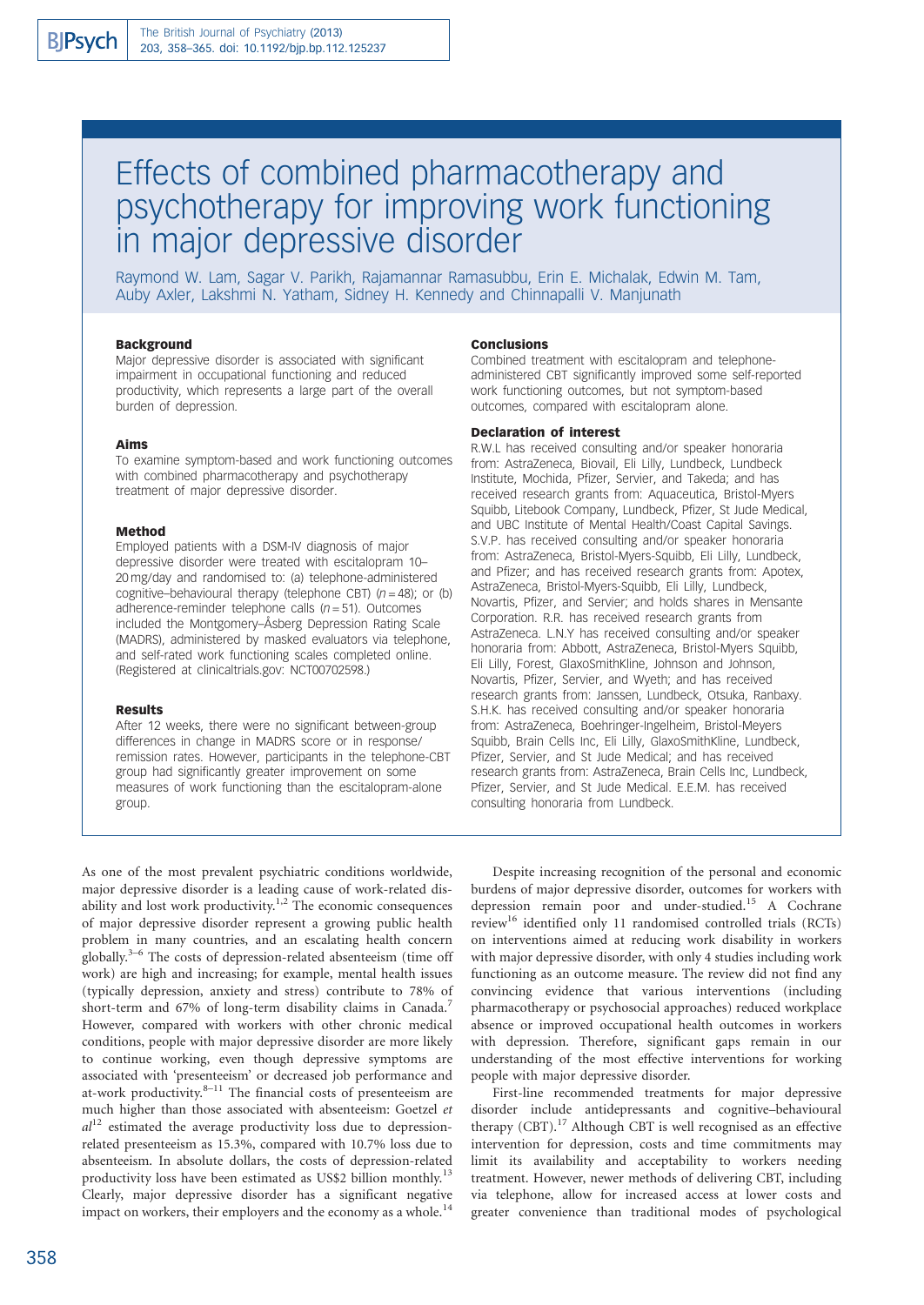intervention.18 Initial studies in major depressive disorder have shown that telephone-delivered CBT is comparable to in-person  $CBT<sup>19</sup>$  and leads to better outcomes than usual care alone.<sup>20,21</sup> In fact, the evidence supporting telephone-based CBT is sufficient for it to be listed as a second-line treatment in some clinical guidelines.<sup>22</sup> However, there are no RCTs specifically examining the combination of telephone-delivered psychotherapy with antidepressants. Combined treatment with in-person psychotherapy and pharmacotherapy has been associated with superior symptom outcomes in some studies, but not in others; systematic reviews and meta-analyses have shown that combination treatment had significantly superior efficacy, but with small effect sizes, compared with pharmacotherapy alone<sup>23</sup> and psychotherapy alone.<sup>24</sup>

Previous studies of combined treatment in depression have focused on symptom-based clinical outcomes. Importantly, there have been no studies examining combined pharmacotherapy and psychotherapy for improving work functioning in major depressive disorder. The main objectives of this proof of concept study were to test the hypotheses that, in employed patients with major depressive disorder of at least moderate severity, combining telephone-delivered CBT with an antidepressant would improve symptom and work productivity outcomes compared with an antidepressant alone.

#### Method

This trial received approval from the Institutional Research Boards at the University of British Columbia and each of the participating sites. Participants provided written informed consent before initiation of any study-related procedures. The study used a multicentre, single-blind (evaluator), randomised, parallel-groups design. All participants received open-label treatment with escitalopram 10–20 mg/day for the entire 12-week study period, and were randomised at baseline to: (a) the active condition, with eight weekly sessions of telephone-administered CBT (telephone-CBT group); or (b) the control condition, with eight weekly telephone adherence-reminder calls (escitalopram-alone group).

# **Participants**

Participants were recruited from clinic referrals and by advertising at the three sites (Vancouver, Calgary and Toronto). Inclusion criteria were:

- (a) male and female out-patients aged 19–65 years
- (b) diagnosis of major depressive disorder by DSM-IV criteria, as confirmed using the Mini International Neuropsychiatric Interview<sup>25</sup>
- (c) current paid employment of  $\geq 15$  h/week
- (d) score of 19 or higher on the Montgomery– $\AA$ sberg Depression Rating Scale<sup>26</sup> (MADRS), indicating at least moderate depression, at both screening and baseline
- (e) competency to give informed consent.

Participants were excluded for any of the following reasons:

- (a) off work on short- or long-term disability
- (b) pregnant or lactating women, and sexually active women of child-bearing potential who were not using medically accepted means of contraception
- (c) serious suicidal risk as judged by the clinician
- (d) unstable medical conditions
- (e) diagnoses of organic mental disorders, substance misuse/ dependence, including alcohol, active within the past year;

schizophrenia or other psychotic disorders; primary diagnosis of panic disorder, generalised anxiety disorder, obsessive– compulsive disorder, or post-traumatic stress disorder; bipolar disorder; eating disorders

- (f) use of antidepressants or psychotropic drugs within 7 days of baseline visit (14 days for monoamine oxidase inhibitors, 5 weeks for fluoxetine)
- (g) treatment-resistance in the current episode, as defined by failure (lack of clinically significant response) of two or more antidepressants at therapeutic doses for at least 6 weeks
- (h) previous use of escitalopram or CBT for depression
- (i) use of any additional treatment for depression during the study.

#### Outcome assessments

The main clinical outcome was change in the MADRS score from baseline to end-point. Other clinical outcomes included rates of response (defined as  $\geq 50\%$  improvement in MADRS scores to end-point) and remission (defined as end-point MADRS  $\leq 12$ ). Planned key secondary work functioning outcomes were assessed using validated self-rated questionnaires, including: (a) the Work/ Role item from the Sheehan Disability Scale  $(SDS)$ ,<sup>27</sup> rated on a 1–10 scale, with higher scores indicating greater impairment; (b) the Lam Employment Absence and Productivity Scale (LEAPS),<sup>28</sup> consisting of a 7-item total score (range 0–28) and a 3-item productivity subscale (doing less work, doing poorer quality work, and making mistakes; range 0–12), with higher scores indicating greater difficulties at work; and (c) the Overall Performance item (range 0–10), with higher scores indicating better occupational performance), from the Health and Work Performance Questionnaire (HPQ),<sup>29</sup> a comprehensive questionnaire assessing various aspects of work functioning. Other symptom, functional and quality of life measures were also administered for this study, but will be reported in subsequent papers.

# Procedures

After a screening visit to establish eligibility and to obtain informed consent, participants were scheduled for five study visits (baseline, 2, 4, 8 and 12 weeks). At each study visit, psychiatrists monitored medications and documented adverse events. Within 2 days of each study visit, participants were rated using the MADRS over the telephone by trained independent evaluators, masked to treatment assignment and adverse events, using a structured interview guide. Interrater reliability of the evaluators was assessed using recorded interviews; the intraclass correlation was 0.93 for the MADRS. Participants also received an email with a link to a secure internet website to complete the study questionnaires.

At the baseline visit, participants were randomised 1:1 to one of the two study treatments (clinicaltrials.gov registration no.: NCT00702598). A central computerised randomisation process was generated by an independent statistician, stratified for site and conducted in random blocks of 4 or 8. Concealment of allocation was accomplished using an automated online system that revealed the treatment allocation only after the unique participant number was entered.

#### Study treatments

#### Medication

Escitalopram was flexibly dosed starting with 10 mg/day and increasing to 20 mg/day from week 2 at the discretion of the treating physician.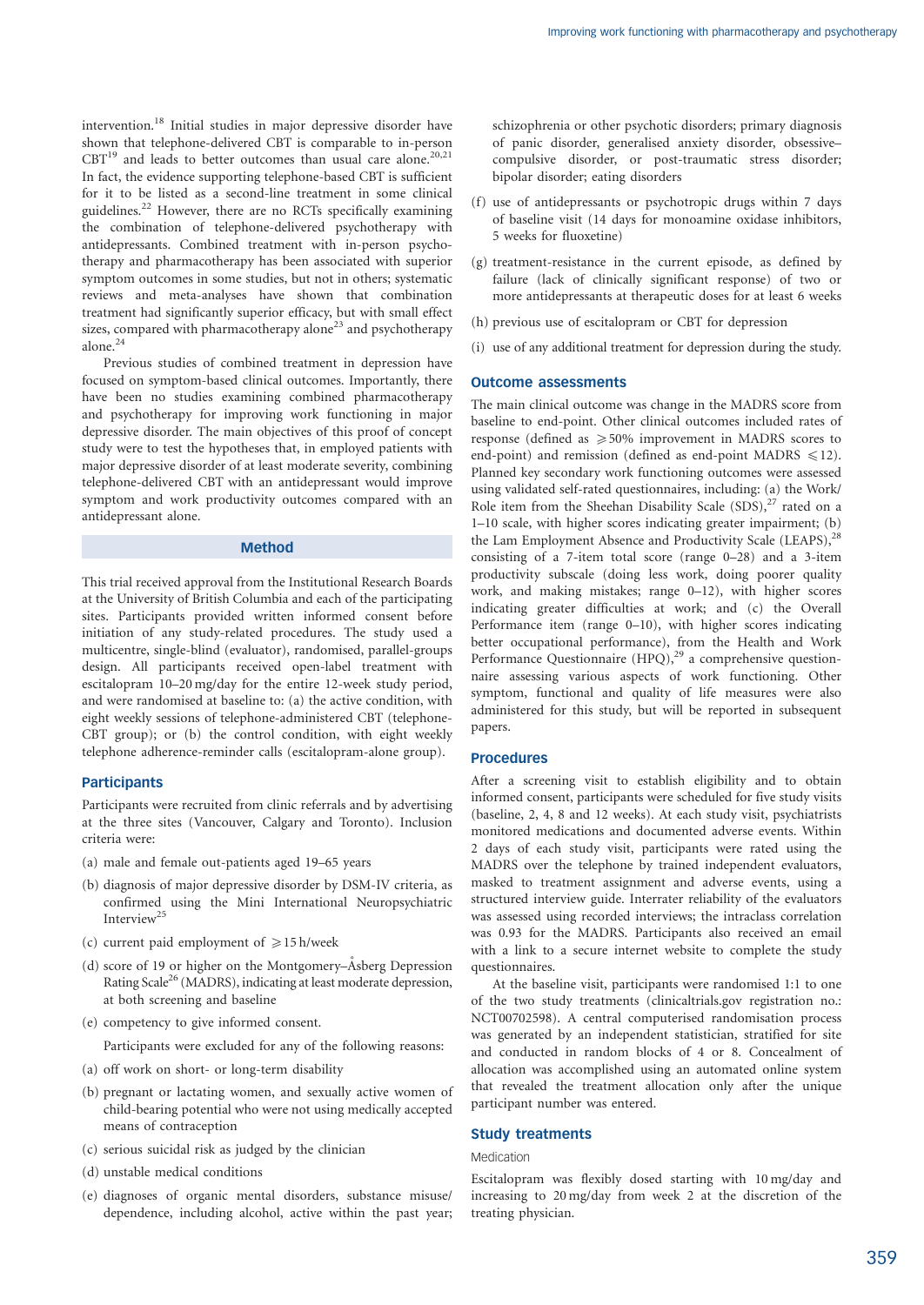#### CBT condition

We used a telephone-administered CBT programme that is based on a published manual<sup>30</sup> and validated in an RCT in primary care.<sup>31</sup> The telephone-CBT programme is modified to be more brief than traditional CBT (30–40 min instead of 60 min per session) and was offered at convenient times, including evening and weekend sessions. A total of eight telephone CBT sessions were scheduled over 8–10 weeks; the initial session occurred within 2 weeks of randomisation, and subsequent sessions occurred weekly. The initial session focused on motivationenhancement exercises, whereas subsequent sessions emphasised identifying, challenging and distancing from negative thoughts, and the final session focused on a personal care plan and selfmanagement skills. There was no systematic consideration of work-related issues in this programme. The CBT providers were PhD- or Master's degree-level experienced therapists who received formal training by the developers of the treatment manual<sup>30</sup> and fidelity was monitored by inspection of therapist task checklists for each session and review of random audiotaped sessions.

#### Control condition

A research coordinator provided a 10-minute structured telephone call weekly for 8 weeks, with enquiry about progress and reminders to take medication properly.

#### Statistical analysis

Given that the work functioning scales do not have clearly established minimal clinically important differences, for this proof of concept study we determined the sample size using a power analysis calculation based on change in the main clinical outcome (change in MADRS score) within each treatment group, with alpha set to 0.05 and power at 75%. A sample of 50 participants per group was calculated to detect a minimum effect size (Cohen's d, standardised difference in mean scores) of 0.5, regarded as a medium-sized, clinically relevant effect between treatment conditions.

Analysis was conducted based on a modified intent-to-treat (mITT) sample comprising randomised patients who had at least one valid post-randomisation assessment. Missing data were imputed using last observation carried forward (LOCF). An observed-case completer analysis was also conducted on the sample of participants with data at the primary week 12 end-point.

The pre-specified clinical outcome was the adjusted mean change from baseline to end-point (12 weeks) in the MADRS score using LOCF (mITT). All comparisons were analysed using ANCOVA, adjusting for baseline value and site. The planned secondary outcome analyses were conducted similarly, when appropriate. Categorical data (such as proportions of participants with adverse events, response and remission rates) were analysed using chi-squared tests or Fisher's exact test where cell sizes warrant. Because the secondary outcomes (both clinical and work functioning) were considered exploratory analyses, we did not statistically correct for multiple comparisons. Results are presented as means (s.d.).

# Results

Figure 1 shows the flow of patients in the protocol. There were 105 participants initially randomised, with 99 evaluable participants in the mITT analysis ( $n = 48$  allocated to the telephone CBT group and  $n = 51$  to the escitalopram-alone group). There were 40 (83%) completers evaluated at the 12-week end-point for the telephone-CBT group and 46 (90%) for the escitalopram-alone group.

Table 1 shows the baseline and demographic information on the mITT sample. There were no significant baseline differences between the groups in age, gender or other demographic variables.

#### Clinical outcomes

The mean dose of escitalopram in the study was 16.0 mg/day (s.d. = 4.7); 36% of participants were taking 10 mg/day, 7% were taking 15 mg/day, and 58% were taking 20 mg/day. There were no significant differences in escitalopram dose between the telephone-CBT and escitalopram-alone groups (15.3 mg/day  $(s.d. = 4.7)$  v. 16.7 mg/day  $(s.d. = 4.7)$  respectively;  $P = n.s.$ ). The mean number of CBT sessions completed by the participants was  $6.4$  (s.d.  $= 2.8$ ), indicating good adherence to the telephone-CBT programme. Therapist fidelity to the CBT programme was also very good; averaged across all sessions, 90% of all tasks on the therapist checklist were completed (range 83% to 97% for each task).

Table 2 shows the summary of clinical outcomes. There were no significant differences in baseline scores between conditions. There was significant improvement in change scores on the MADRS within each treatment condition, with large baselineto-end-point effect sizes  $(d=1.78$  and  $d=1.72$  respectively). However, there was no significant difference between the telephone-CBT and escitalopram-alone groups, with only a small observed effect size  $(d=0.16)$ .

There were also no significant differences in rates of response (defined as  $\geqslant 50\%$  improvement from baseline) or remission

| Table 1 Baseline clinical and demographic information of<br>patients in the two treatment conditions ( $n = 99$ )               |                                               |                                                 |  |  |  |  |  |  |
|---------------------------------------------------------------------------------------------------------------------------------|-----------------------------------------------|-------------------------------------------------|--|--|--|--|--|--|
|                                                                                                                                 | Escitalopram +<br>telephone CBT<br>$(n = 48)$ | Escitalopram +<br>control reminders<br>$(n=51)$ |  |  |  |  |  |  |
| Age, years: mean (s.d.)                                                                                                         | 42.3 (10.4)                                   | 44.2 (9.9)                                      |  |  |  |  |  |  |
| Gender, n (%)<br>Female<br>Male                                                                                                 | 27 (56)<br>21(44)                             | 27 (53)<br>24 (47)                              |  |  |  |  |  |  |
| Marital status, n (%)<br>Married or cohabiting<br>Separated, divorced, widowed<br>Never married                                 | 20 (42)<br>11(23)<br>17 (35)                  | 18 (35)<br>20 (39)<br>13 (26)                   |  |  |  |  |  |  |
| Children, n (%)<br>Yes<br><b>No</b>                                                                                             | 25 (52)<br>23 (48)                            | 24 (47)<br>27 (53)                              |  |  |  |  |  |  |
| Education<br>High school diploma<br>Some college<br>College degree<br>Graduate education                                        | 5(11)<br>15 (32)<br>12 (26)<br>12(26)         | 5(10)<br>16(31)<br>12(24)<br>15 (29)            |  |  |  |  |  |  |
| Job type, $n$ (%)<br>Executive, manager<br>or professional<br>Sales, clerical, or technician<br>Production, labourer or service | 19 (40)<br>17 (35)<br>12 (25)                 | 16 (31)<br>23 (45)<br>12 (24)                   |  |  |  |  |  |  |
| Income, $n$ $(\%)$<br>0-CAN\$40000<br>CAN\$40 000-CAN\$80 000<br>>CAN\$80000                                                    | 17(35)<br>26 (54)<br>5(10)                    | 20 (39)<br>26 (51)<br>5(10)                     |  |  |  |  |  |  |
| Major depressive disorder<br>recurrence, n (%)<br>Single episode<br>Recurrent                                                   | 13(27)<br>35(73)                              | 20 (39)<br>31 (61)                              |  |  |  |  |  |  |
| Number of episodes, mean (s.d.)<br>Length of current episode, days:<br>mean (s.d.)                                              | 3.9(4.9)<br>156.4 (310.2)                     | 4.0(8.0)<br>152.8 (318.0)                       |  |  |  |  |  |  |
| CBT, cognitive-behavioural therapy.                                                                                             |                                               |                                                 |  |  |  |  |  |  |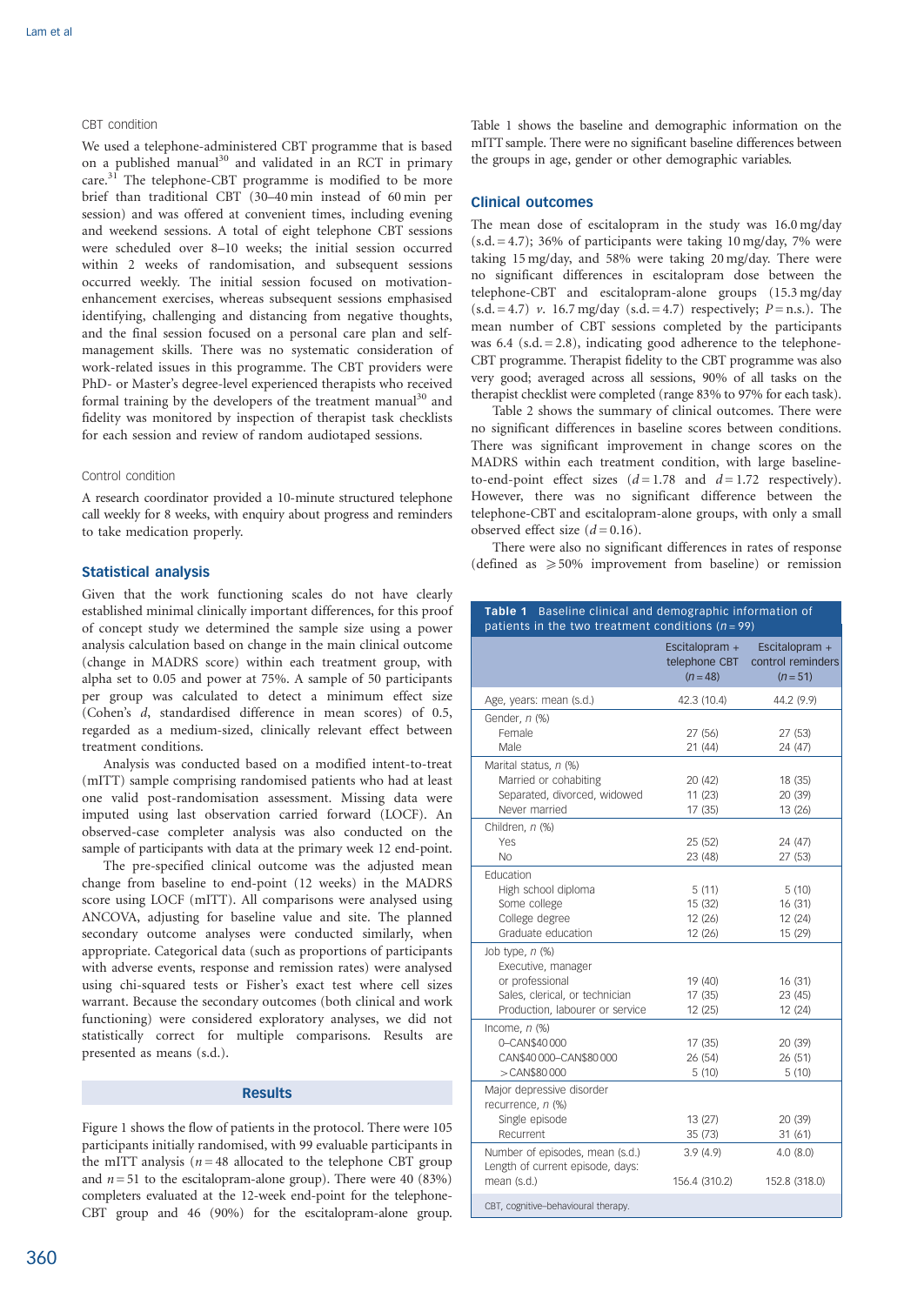

(defined as MADRS  $\leq 12$ ). In the LOCF analysis, response rates were 63% in the telephone-CBT group and 61% in the escitalopram-alone group ( $\chi^2$  = 0.03, d.f. = 1, P = 0.86); remission rates were 56% v. 53% respectively ( $\chi^2 = 0.11$ , d.f. = 1, P = 0.74). The rates were also similar in the observed-case completer analyses (those participants who completed the 12-week evaluation) between the telephone-CBT and escitalopram-alone groups (response: 73% v. 63%,  $\chi^2 = 0.87$ , d.f. = 1, P = 0.35; remission: 65% v. 54%,  $\chi^2 = 1.00$ , d.f. = 1, P = 0.38).

# Work functioning outcomes

Table 3 shows the work functioning outcomes for the two treatment conditions. There were no significant baseline differences between conditions for any outcome. The SDS-Work/Role item showed improvement within each treatment condition, but there were no significant differences between treatment conditions in the change from baseline to end-point in the LOCF or completer analyses. The effect sizes were considered small ( $d = 0.20$  and  $d = 0.29$  respectively).

The other work functioning scales did show significant differences between treatment conditions. In the LOCF analysis, the telephone-CBT group had a significantly greater improvement than the escitalopram-alone group on the LEAPS total score (9.7  $(s.d. = 5.8)$  v. 6.9  $(s.d. = 5.4)$ ;  $F = 4.07$ ,  $d.f. = 1.95$ ,  $P = 0.046$ ) and on the LEAPS productivity subscale  $(3.9 \text{ (s.d.} = 2.5) \text{ v. } 2.6 \text{ (s.d.} = 2.5);$  $F = 4.52$ , d.f. = 1,95,  $P = 0.036$ ). Similar results were found in the completer analyses, with effect sizes (ranging from  $d = 0.46$  to 0.51) in the small to medium range. There was also a significant difference in the HPQ Overall Performance change scores. The telephone-CBT group showed significantly greater improvement than the escitalopram-alone condition, with an effect size of 0.48 in the LOCF analysis. Although the effect size  $(d=0.47)$ was similar in the completer analysis, the difference in change scores did not reach statistical significance.

| Table 2 Clinical outcomes at baseline and at 12-week end-point              |                              |      |      |                                  |      |      |          |      |      |                                   |
|-----------------------------------------------------------------------------|------------------------------|------|------|----------------------------------|------|------|----------|------|------|-----------------------------------|
|                                                                             | Escitalopram + telephone CBT |      |      | Escitalopram + control reminders |      |      | Analysis |      |      |                                   |
| Clinical outcome time point                                                 | $\overline{n}$               | Mean | s.d. | $\sqrt{n}$                       | Mean | s.d. | F        | d.f. | P    | <b>Effect size</b><br>(Cohen's d) |
| Montgomery-Åsberg                                                           |                              |      |      |                                  |      |      |          |      |      |                                   |
| Depression Rating Scale                                                     |                              |      |      |                                  |      |      |          |      |      |                                   |
| <b>Baseline</b>                                                             | 48                           | 28.2 | 5.1  | 51                               | 27.1 | 4.9  |          |      |      |                                   |
| End-point (LOCF)                                                            | 48                           | 12.5 | 9.1  | 51                               | 12.8 | 8.4  |          |      |      |                                   |
| Change (LOCF)                                                               | 48                           | 15.7 | 8.8  | 51                               | 14.3 | 8.3  | 0.28     | 1,95 | 0.60 | 0.16                              |
| End-point (completer)                                                       | 40                           | 10.3 | 7.6  | 46                               | 12.4 | 8.1  |          |      |      |                                   |
| Change (completer)                                                          | 40                           | 17.3 | 8.3  | 46                               | 14.8 | 8.1  | 1.86     | 1.82 | 0.18 | 0.29                              |
| CBT, cognitive-behavioural therapy; LOCF, last observation carried forward. |                              |      |      |                                  |      |      |          |      |      |                                   |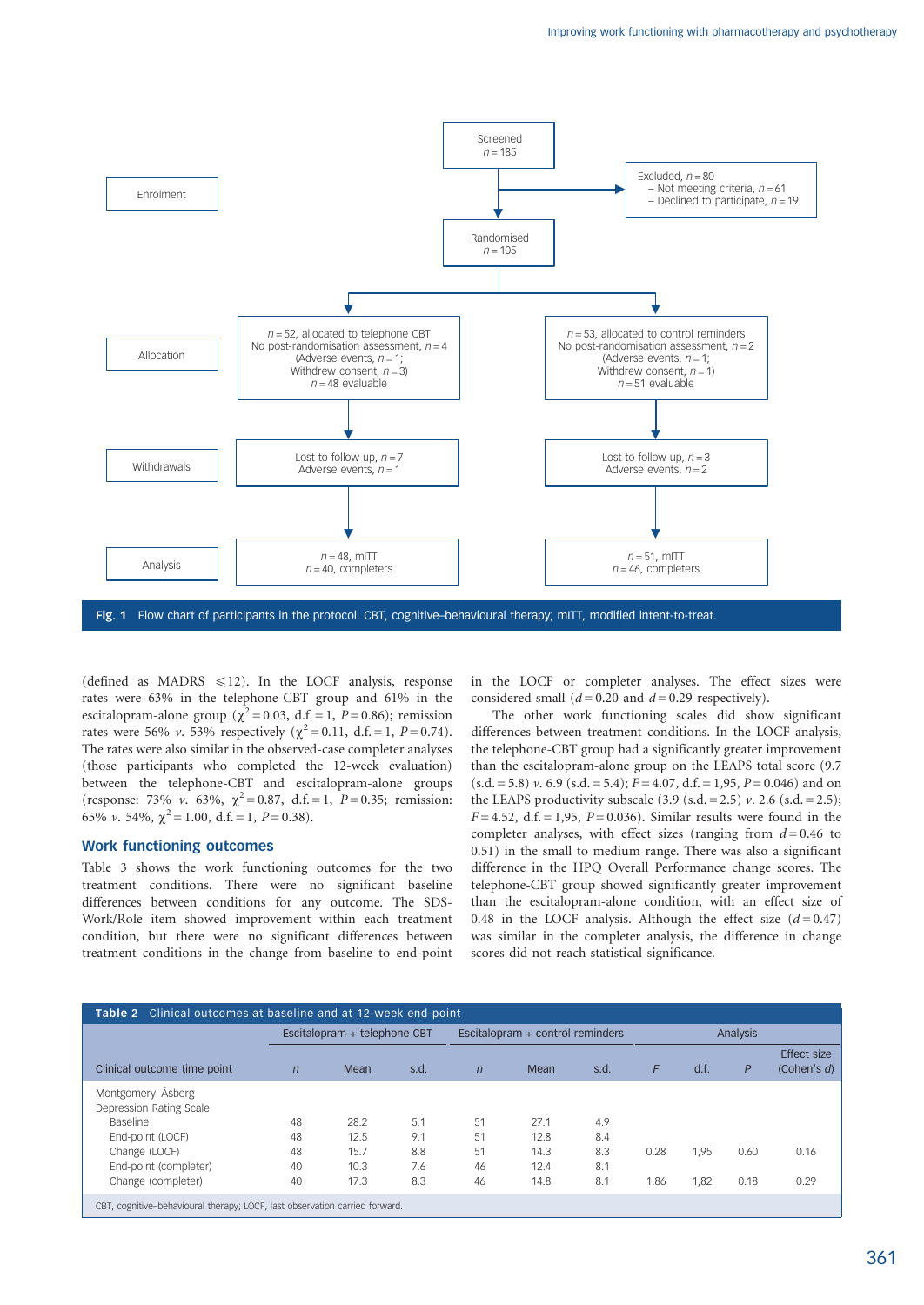| Table 3 Work functioning outcomes at baseline and at 12-week end-point                                                                   |                                                                  |        |      |                |         |          |      |      |              |             |
|------------------------------------------------------------------------------------------------------------------------------------------|------------------------------------------------------------------|--------|------|----------------|---------|----------|------|------|--------------|-------------|
|                                                                                                                                          | Escitalopram + telephone CBT<br>Escitalopram + control reminders |        |      |                |         | Analysis |      |      |              |             |
|                                                                                                                                          |                                                                  |        |      |                |         |          |      |      |              | Effect size |
| Work outcome time point                                                                                                                  | $\overline{n}$                                                   | Mean   | s.d. | $\overline{n}$ | Mean    | s.d.     | F    | d.f. | $\mathsf{P}$ | (Cohen's d) |
| Sheehan Disability Scale -                                                                                                               |                                                                  |        |      |                |         |          |      |      |              |             |
| Work/Role item                                                                                                                           |                                                                  |        |      |                |         |          |      |      |              |             |
| <b>Baseline</b>                                                                                                                          | 48                                                               | 6.3    | 2.0  | 51             | 5.8     | 2.6      |      |      |              |             |
| End-point (LOCF)                                                                                                                         | 48                                                               | 3.3    | 2.3  | 51             | 3.3     | 2.9      |      |      |              |             |
| Change (LOCF)                                                                                                                            | 48                                                               | 3.0    | 2.7  | 51             | 2.5     | 2.9      | 0.24 | 1,95 | 0.63         | 0.20        |
| End-point (completer)                                                                                                                    | 39                                                               | 2.9    | 2.0  | 45             | 3.0     | 2.8      |      |      |              |             |
| Change (completer)                                                                                                                       | 39                                                               | 3.4    | 2.6  | 45             | 2.6     | 2.9      | 0.37 | 1,80 | 0.55         | 0.29        |
| Lam Employment Absence and                                                                                                               |                                                                  |        |      |                |         |          |      |      |              |             |
| Productivity Scale - total score                                                                                                         |                                                                  |        |      |                |         |          |      |      |              |             |
| Baseline                                                                                                                                 | 48                                                               | 16.3   | 4.6  | 51             | 14.9    | 5.1      |      |      |              |             |
| End-point (LOCF)                                                                                                                         | 48                                                               | 6.6    | 4.6  | 51             | 8.0     | 5.2      |      |      |              |             |
| Change (LOCF)                                                                                                                            | 48                                                               | 9.7    | 5.8  | 51             | 6.9     | 5.4      | 4.07 | 1,95 | 0.046        | 0.49        |
| End-point (completer)                                                                                                                    | 37                                                               | 6.7    | 3.8  | 45             | 7.4     | 4.7      |      |      |              |             |
| Change (completer)                                                                                                                       | 37                                                               | 10.0   | 5.8  | 45             | 7.4     | 5.1      | 4.35 | 1,78 | 0.035        | 0.47        |
| Lam Employment Absence and                                                                                                               |                                                                  |        |      |                |         |          |      |      |              |             |
| Productivity Scale - Productivity                                                                                                        |                                                                  |        |      |                |         |          |      |      |              |             |
| subscale                                                                                                                                 |                                                                  |        |      |                |         |          |      |      |              |             |
| <b>Baseline</b>                                                                                                                          | 48                                                               | 6.1    | 2.2  | 51             | 5.4     | 2.6      |      |      |              |             |
| End-point (LOCF)                                                                                                                         | 48                                                               | 2.2    | 1.7  | 51             | 2.8     | 2.2      |      |      |              |             |
| Change (LOCF)                                                                                                                            | 48                                                               | 3.9    | 2.5  | 51             | 2.6     | 2.5      | 4.52 | 1,95 | 0.036        | 0.51        |
| End-point (completer)                                                                                                                    | 37                                                               | 2.5    | 1.7  | 49             | 2.8     | 2.2      |      |      |              |             |
| Change (completer)                                                                                                                       | 37                                                               | 3.9    | 2.6  | 49             | 2.7     | 2.6      | 4.35 | 1,82 | 0.044        | 0.46        |
| Health and Work Performance                                                                                                              |                                                                  |        |      |                |         |          |      |      |              |             |
| Ouestionnaire - overall                                                                                                                  |                                                                  |        |      |                |         |          |      |      |              |             |
| performance                                                                                                                              |                                                                  |        |      |                |         |          |      |      |              |             |
| Baseline                                                                                                                                 | 48                                                               | 5.2    | 1.6  | 51             | 5.8     | 2.0      |      |      |              |             |
| End-point (LOCF)                                                                                                                         | 48                                                               | 6.4    | 1.9  | 51             | 6.3     | 1.8      |      |      |              |             |
| Change (LOCF)                                                                                                                            | 48                                                               | $-1.2$ | 1.5  | 51             | $-0.45$ | 1.6      | 4.00 | 1,95 | 0.048        | 0.48        |
| End-point (completer)                                                                                                                    | 36                                                               | 6.4    | 1.7  | 45             | 6.3     | 1.9      |      |      |              |             |
| Change (completer)                                                                                                                       | 36                                                               | $-1.3$ | 1.6  | 45             | $-0.53$ | 1.7      | 2.26 | 1.77 | 0.14         | 0.47        |
| CBT, cognitive-behavioural therapy; LOCF, last observation carried forward.<br>Bold results indicate statistically significant findings. |                                                                  |        |      |                |         |          |      |      |              |             |

Work absence was calculated from questions on the LEAPS asking about hours of work scheduled and hours of work missed over the previous 2-week period. From baseline to end-point, the escitalopram-alone group had numerically higher reduction in hours of work missed than the telephone-CBT group in both LOCF and completer analyses, but these differences were not statistically significant (Table 4). Similarly, there were numerical

advantages that were not statistically significant for the escitalopram-alone group in the percentages of work-hours missed/work-hours scheduled.

# Adverse events

There was one serious adverse event in the study in the escitalopram-alone group – an accidental fatality that was

| Table 4 Work absence outcomes at baseline and at 12-week end-point          |                              |      |      |                                  |      |      |            |      |      |                                   |
|-----------------------------------------------------------------------------|------------------------------|------|------|----------------------------------|------|------|------------|------|------|-----------------------------------|
|                                                                             | Escitalopram + telephone CBT |      |      | Escitalopram + control reminders |      |      | Analysis   |      |      |                                   |
| Work outcome time point                                                     | $\mathsf{n}$                 | Mean | s.d. | $\mathsf{n}$                     | Mean | s.d. | $\sqrt{F}$ | d.f. | P    | <b>Effect size</b><br>(Cohen's d) |
| Hours of work missed<br>(in past 2 weeks)                                   |                              |      |      |                                  |      |      |            |      |      |                                   |
| Baseline                                                                    | 48                           | 9.3  | 16.1 | 51                               | 9.5  | 12.6 |            |      |      |                                   |
| End-point (LOCF)                                                            | 48                           | 7.1  | 11.9 | 51                               | 6.7  | 15.4 |            |      |      |                                   |
| Change (LOCF)                                                               | 48                           | 2.3  | 10.8 | 51                               | 2.8  | 15.9 | 0.02       | 1,95 | 0.90 | $-0.04$                           |
| End-point (completer)                                                       | 37                           | 5.4  | 8.3  | 45                               | 6.5  | 15.9 |            |      |      |                                   |
| Change (completer)                                                          | 37                           | 0.9  | 11.1 | 45                               | 2.9  | 16.9 | 0.003      | 1,78 | 0.96 | $-0.14$                           |
| Hours of work missed/work hours<br>scheduled (in past 2 weeks), %           |                              |      |      |                                  |      |      |            |      |      |                                   |
| <b>Baseline</b>                                                             | 48                           | 14.1 | 23.3 | 51                               | 15.7 | 18.7 |            |      |      |                                   |
| End-point (LOCF)                                                            | 48                           | 11.5 | 20.9 | 51                               | 9.4  | 19.6 |            |      |      |                                   |
| Change (LOCF)                                                               | 48                           | 2.5  | 20.9 | 51                               | 6.2  | 21.0 | 0.23       | 1,95 | 0.64 | $-0.18$                           |
| End-point (completer)                                                       | 34                           | 10.0 | 19.3 | 45                               | 9.0  | 20.2 |            |      |      |                                   |
| Change (completer)                                                          | 34                           | 0.72 | 23.7 | 45                               | 6.5  | 22.3 | 0.37       | 1,75 | 0.54 | $-0.25$                           |
| CBT, cognitive-behavioural therapy; LOCF, last observation carried forward. |                              |      |      |                                  |      |      |            |      |      |                                   |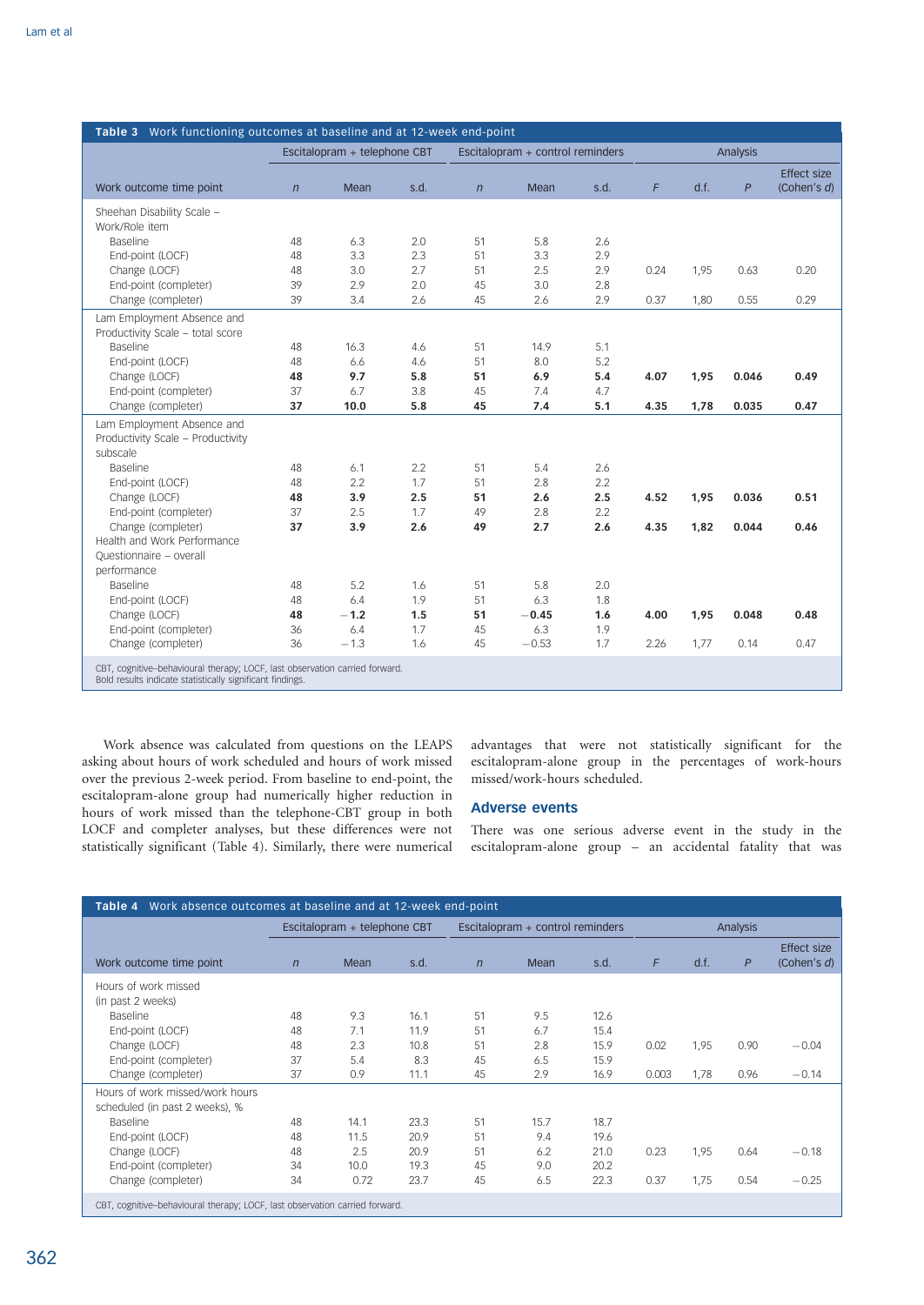unrelated to the study and occurred after the primary 12-week end-point. There were five participants who withdrew early because of adverse events (Fig. 1): two within the first 2 weeks (insomnia  $n = 1$ , agitation/insomnia  $n = 1$ ), and three in the 3rd to 8th week of treatment (sexual dysfunction  $n = 1$ , haemorrhoids  $n = 1$ , agitation  $n = 1$ ). The adverse events occurring in more than 10% of participants were nausea ( $n = 33, 33%$ ), headache ( $n = 17$ , 17%), dry mouth  $(n = 14, 14\%)$ , dizziness  $(n = 12, 12\%)$  and sleepiness ( $n = 11$ , 11%). Most adverse events were rated as mild, occurred early in treatment and resolved within the first 4 weeks. There were no significant differences in adverse events between treatment conditions.

#### Acceptability of telephone CBT

In a satisfaction survey completed by participants  $(n=39)$  in the telephone-CBT group at completion of the study, 13 (33%) participants indicated that they were satisfied and 18 (46%) that they were highly satisfied with the therapy. In addition, 35 (89%) participants would recommend telephone CBT to a friend or relative with depression.

#### **Discussion**

To our knowledge, this is the first RCT to focus on occupational and productivity outcomes in employed patients with major depressive disorder following treatment with combined psychotherapy and pharmacotherapy. Previously, a pooled analysis of ten clinical trials using individual patient data examined work functioning using a subscale of the Social Adjustment Scale $32$  in a subset of patients with depression treated with tricyclic antidepressants and monoamine oxidase inhibitors and psychotherapy, but there was no separate analysis of the few combined psychotherapy and pharmacotherapy conditions.<sup>33</sup>

Previous RCTs of monotherapy and combination treatments in major depressive disorder have not been optimally designed to examine productivity outcomes. For example, study samples usually included a mix of unemployed and employed patients, or those on short- and long-term disability, making work productivity difficult to assess. Employed people are often unable to participate in clinical trials because of the time-intensive research assessments requiring long study visits for interviews and completion of questionnaires. Further, studies of psychotherapy require patients to take additional time off work to attend therapy appointments. Finally, few treatment studies in major depressive disorder have included specific measures of work functioning as outcomes. Our study methodology addressed these issues by: enrolling only employed patients; minimising in-person study visit frequency and duration by using telephone-based assessments and online questionnaires; conducting CBT via telephone; and using validated scales to assess work functioning. Using this methodology the participants minimised the time away from work, since the telephone and online assessments and the telephone CBT could be scheduled at convenient times, such as during lunch breaks, evenings and weekends. Hence, the methods used in this study are less likely than traditional RCTs to confound and/or interfere with work absence or productivity.

The main results showed that adjunctive telephoneadministered CBT in combination with escitalopram did not result in differences in symptom-based clinical outcomes compared with escitalopram alone; however, the combination treatment did result in superior improvement in some aspects of work productivity, as assessed by instruments designed to assess productivity change. Telephone-administered psychotherapy has been shown in meta-analyses to be more effective than treatment-as-usual conditions in reducing symptoms of depression<sup>34</sup> but there are no RCTs of combined treatment with antidepressants. Escitalopram is an effective antidepressant with some evidence for superiority over other antidepressants.<sup>35,36</sup> The large pre–post MADRS effect size  $(d=1.7)$  and high rates of response and remission in the escitalopram-alone group may have rendered it difficult to show additional clinical benefit of combination treatment.

#### Work functioning and major depressive disorder

There are few studies of antidepressants in employed patients with major depressive disorder that have specifically examined work functioning. Dunlop et  $al^{37}$  evaluated desvenlafaxine  $\nu$ . placebo in 429 gainfully employed (working  $\geq$  20 h/week) patients with major depressive disorder, using the SDS and the Work Productivity and Activity Impairment scale (WPAI).<sup>38</sup> They found significant superiority of desvenlafaxine in improvement on the SDS-Work/Role item compared with placebo, but differences on the WPAI narrowly missed significance  $(P = 0.054)$ .

The telephone-CBT group in our study showed statistically significant small to medium effect sizes in improvement on several validated, self-rated scales of work productivity: the LEAPS total score  $(d=0.49)$  and productivity subscale score  $(d=0.51)$ , and the HPQ Overall Performance score  $(d=0.48)$ . Although it must be noted that, as for most functional measures, minimal clinically important differences and clinically meaningful differences have not yet been defined for productivity and impairment scales, these differences are likely clinically important. As an example, the 2.8-point difference in LEAPS total score between conditions represents 41% of the pre–post improvement in LEAPS score in the escitalopram-alone group.

In contrast to the results in the work functioning scales, there were no differences between treatment conditions in the number of work-hours missed or the percentage of work-hours missed/ work-hours scheduled. These were calculated based on the previous 2-week period and it is possible that this is not an adequate time period to assess for absences. However, absenteeism may also be problematic as an outcome because it is often dependent on external factors such as corporate sick leave policies, the availability of other staff to cover the work, and the type and nature of the job. Hence, work absence may not be a sensitive measure of change within a short-term clinical trial.

In this study, telephone CBT was well accepted by patients, with 79% of participants rating themselves as satisfied or highly satisfied with the therapy. However, the drop-out rate not related to medication was numerically (but not statistically) higher in the telephone-CBT group ( $n = 10$ , 19%) than the escitalopram-alone group ( $n = 4$ , 8%). It was also higher than the reported attrition rate of 7.6% from the meta-analysis of telephone-delivered psychotherapy,<sup>34</sup> but comparable to the attrition rate of telephone psychotherapy  $(21\%)$  in an RCT<sup>19</sup> in which face-to-face psychotherapy had significantly higher attrition rates (33%). These results indicate that the telephone is an acceptable delivery method for CBT.

The contrasting results on the MADRS and the work functioning scales in this study are consistent with those of other clinical trials of major depressive disorder showing discrepant results between symptom-based and functioning outcomes. For example, in a 24-week RCT comparing escitalopram with duloxetine, there were no differences in MADRS change scores, response or remission rates, but the escitalopram condition had greater improvement on SDS total and Work/Role item scores.<sup>39</sup> Furthermore, systematic reviews have shown highly variable correlations between symptom-based and functional outcome measures in studies of major depressive disorder.<sup>40</sup> Our results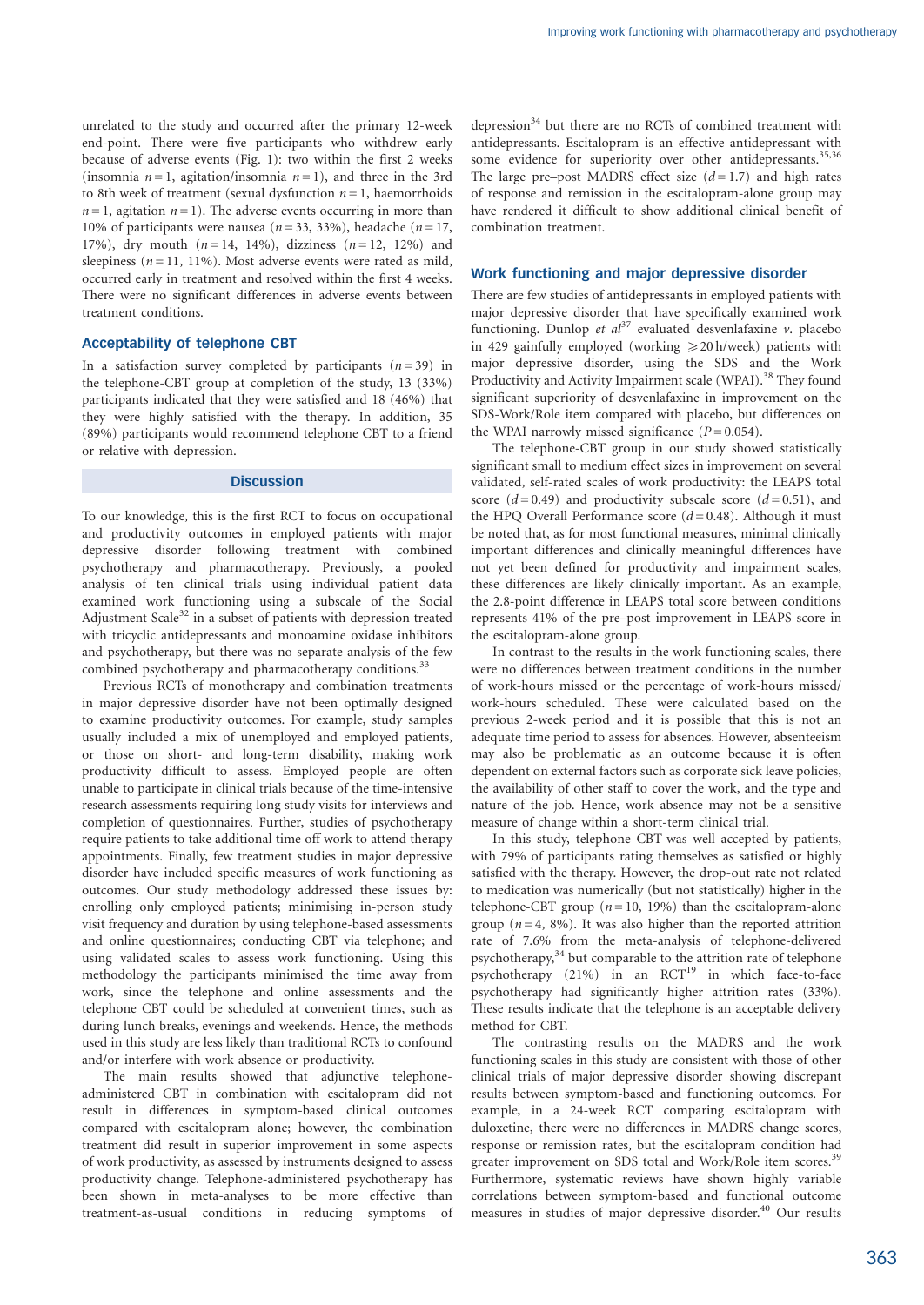are consistent with these findings and add support to the recommendation that treatment studies of major depressive disorder should include both symptom and functional scales to assess outcomes.40–42

## Limitations

Some limitations of this study must be considered. First, the sample size of this study may have limited power to detect smaller effect sizes in clinical and functional outcomes. We also did not control for multiple statistical comparisons. Second, work functioning and productivity was measured only with self-rating scales. There are few studies using objective measures of productivity, but there are methodological challenges in objectively assessing productivity in many occupations. However, some studies have shown that self-rated work functioning scales show good correlation with objective assessments of work productivity.<sup>43</sup> Third, the participants were not masked to treatment condition and the control condition consisted of adherence reminder telephone calls that were more brief than the telephone CBT sessions, so we cannot exclude the possibility that attention, patient expectations or other non-specific factors led to superior work outcomes with telephone CBT. Fourth, the telephone-delivered CBT used in this study was a brief (eight 30-minute sessions) intervention designed for use in primary care settings. It is possible that a more standard, longer course of CBT (e.g. 12–16 sessions) or modifying the CBT to focus on work situations, may lead to greater changes in both symptoms and work functioning.

In summary, this proof of concept study found that combining telephone-administered CBT with a first-line antidepressant may improve self-reported work functioning in employed patients with major depressive disorder compared with an antidepressant alone. Given the importance of work-related outcomes to patients and to society, it will be important to assess work absence and productivity outcomes in more treatment studies of major depressive disorder, in order to optimally reduce depression-related occupational impairment and the burden of presenteeism.

Raymond W. Lam, MD, Department of Psychiatry, University of British Columbia, JBC Hospital, Vancouver, British Columbia; Sagar V. Parikh, MD, Department of Psychiatry, University of Toronto, University Health Network, Toronto, Ontario;<br>**Rajamannar Ramasubbu**, MD, Department of Psychiatry, University of Calgary, Calgary, Alberta; Erin E. Michalak, PhD, Edwin M. Tam, MD, Auby Axler, MD, Lakshmi N. Yatham, MBBS, Department of Psychiatry, University of British Columbia, UBC Hospital, Vancouver, British Columbia; Sidney H. Kennedy, MD, Department of Psychiatry, University of Toronto, University Health Network, Toronto,<br>Ontario; **Chinnapalli V. Manjunath**, MD, Department of Psychiatry, University of British Columbia, Surrey Memorial Hospital, Surrey, British Columbia, Canada

Correspondence: Dr Raymond W. Lam, Department of Psychiatry, University of British Columbia, 2255 Wesbrook Mall, Vancouver, BC, V6T 2A1, Canada. Email: r.lam@ubc.ca

First received 17 Dec 2012, final revision 16 Apr 2013, accepted 5 Jun 2013

#### Funding

This study was funded by an investigator-initiated unrestricted grant from Lundbeck Canada. The sponsor had no role in the design and conduct of the study, in the collection, analysis, and interpretation of the data, or in the preparation or approval of the manuscript.

#### Acknowledgements

The authors thank Cindy Woo and Tanya Poitras for their work in coordinating this trial.

#### References

Myette L, Garuso G, Stave G. Position Statement: Depression in the Working Population. American College of Occupational and Environmental Medicine, 2009.

- 2 Bender A, Farvolden P. Depression and the workplace: a progress report. Curr Psychiatry Rep 2008; 10: 73–9.
- 3 Kessler RC, Merikangas KR, Wang PS. The prevalence and correlates of workplace depression in the national comorbidity survey replication. J Occup Environ Med 2008; 50: 381–90.
- 4 Veronese A, Ayuso-Mateos JL, Cabello M, Chatterji S, Nuevo R. Work disability and depressive disorders: impact on the European population. Am J Phys Med Rehabil 2012; 91 (13 suppl 1): S62–8.
- 5 LaMontagne AD, Sanderson K, Cocker F. Estimating the Economic Benefits of Eliminating Job Strain as a Risk Factor for Depression. Victorian Heath Promotion Foundation, 2010.
- 6 World Health Organization. The Global Burden of Disease: 2004 Update. WHO, 2008.
- 7 Towers Watson. The Health and Productivity Advantage: 2009/2010 Staying@Work Report. Towers Watson, 2010.
- 8 Aronsson G, Gustafsson K. Sickness presenteeism: prevalence, attendancepressure factors, and an outline of a model for research. J Occup Environ Med 2005; 47: 958–66.
- 9 Collins JJ, Baase CM, Sharda CE, Ozminkowski RJ, Nicholson S, Billotti GM, et al. The assessment of chronic health conditions on work performance, absence, and total economic impact for employers. J Occup Environ Med 2005; 47: 547–57.
- 10 Lerner D, Henke RM. What does research tell us about depression, job performance, and work productivity? J Occup Environ Med 2008; 50: 401-10.
- 11 Beck A, Crain AL, Solberg LI, Unutzer J, Glasgow RE, Maciosek MV, et al. Severity of depression and magnitude of productivity loss. Ann Fam Med 2011; 9: 305–11.
- 12 Goetzel RZ, Long SR, Ozminkowski RJ, Hawkins K, Wang S, Lynch W. Health, absence, disability, and presenteeism cost estimates of certain physical and mental health conditions affecting U.S. employers. J Occup Environ Med 2004; 46: 398–412.
- 13 Birnbaum HG, Ben-Hamadi R, Kelley D, Hsieh M, Seal B, Kantor E, et al. Assessing the relationship between compliance with antidepressant therapy and employer costs among employees in the United States. J Occup Environ Med 2010; 52: 115–24.
- 14 Luo Z, Cowell AJ, Musuda YJ, Novak SP, Johnson EO. Course of major depressive disorder and labor market outcome disruption. J Ment Health Policy Econ 2010; 13: 135–49.
- 15 Dewa CS, Thompson AH, Jacobs P. The association of treatment of depressive episodes and work productivity. Can J Psychiatry 2011; 56: 743–50.
- 16 Nieuwenhuijsen K, Bultmann U, Neumeyer-Gromen A, Verhoeven AC, Verbeek JH, Feltz-Cornelis CM. Interventions to improve occupational health in depressed people. Cochrane Database Syst Rev 2008; 2: CD006237.
- 17 Kennedy SH, Lam RW, Parikh SV, Patten SB, Ravindran AV. Canadian Network for Mood and Anxiety Treatments (CANMAT) clinical guidelines for the management of major depressive disorder in adults. Introduction. J Affect Disord 2009; 117 (suppl 1): S1–2.
- 18 Bee PE, Bower P, Lovell K, Gilbody S, Richards D, Feltz-Cornelis CM. Psychotherapy mediated by remote communication technologies: a meta-analytic review. BMC Psychiatry 2008; 8: 60.
- 19 Mohr DC, Ho J, Deffecy J, Reifler D, Sokol L, Burns MN, et al. Effect of telephone-administered vs face-to-face cognitive behavioral therapy on adherence to therapy and depression outcomes among primary care patients. A randomized trial. JAMA 2012; 307: 2278–85.
- 20 Simon GE, Ludman EJ, Tutty S, Operskalski B, Von Korff M. Telephone psychotherapy and telephone care management for primary care patients starting antidepressant treatment: a randomized controlled trial. JAMA 2004; 292: 935–42.
- 21 Wang PS, Simon GE, Avorn J, Azocar F, Ludman EJ, McCulloch J, et al. Telephone screening, outreach, and care management for depressed workers and impact on clinical and work productivity outcomes: a randomized controlled trial. JAMA 2007; 298: 1401–11.
- 22 Parikh SV, Segal ZV, Grigoriadis S, Ravindran AV, Kennedy SH, Lam RW, et al. Canadian Network for Mood and Anxiety Treatments (CANMAT) clinical guidelines for the management of major depressive disorder in adults. II. Psychotherapy alone and in combination with antidepressant medications. J Affect Disord 2009; 117 (suppl 1): S15–25.
- 23 Sheehan DV, Lecrubier Y, Sheehan KH, Amorim P, Janavs J, Weiller E, et al. The Mini-International Neuropsychiatric Interview (M.I.N.I.): the development and validation of a structured diagnostic psychiatric interview for DSM-IV and ICD-10. J Clin Psychiatry 1998; 59 (suppl 20): 22–33.
- 24 Cuijpers P, Dekker J, Hollon SD, Andersson G. Adding psychotherapy to pharmacotherapy in the treatment of depressive disorders in adults: a meta-analysis. J Clin Psychiatry 2009; 70: 1219–29.